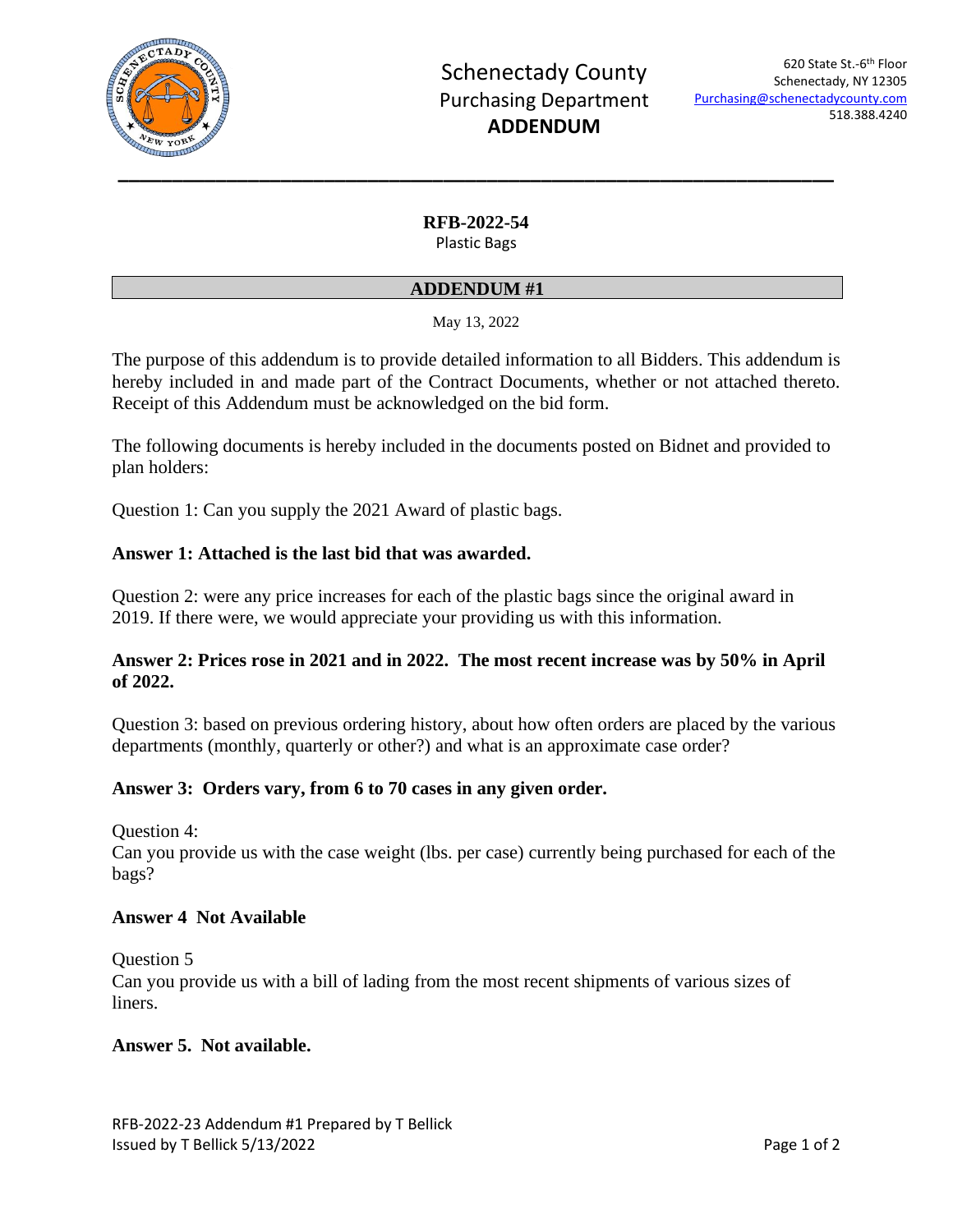

# **Question 6**

Can this bid be submitted online via bidnet direct, or are you only accepting sealed bids?

#### **Answer 6**

**Bid must be submitted to the County in person, or via mail by the deadline, of May 20, 2022. You will also need to furnish the bid sheets in excel format.**

**Please acknowledge this addendum on your bid form.**

## **END OF ADDENDUM #1**